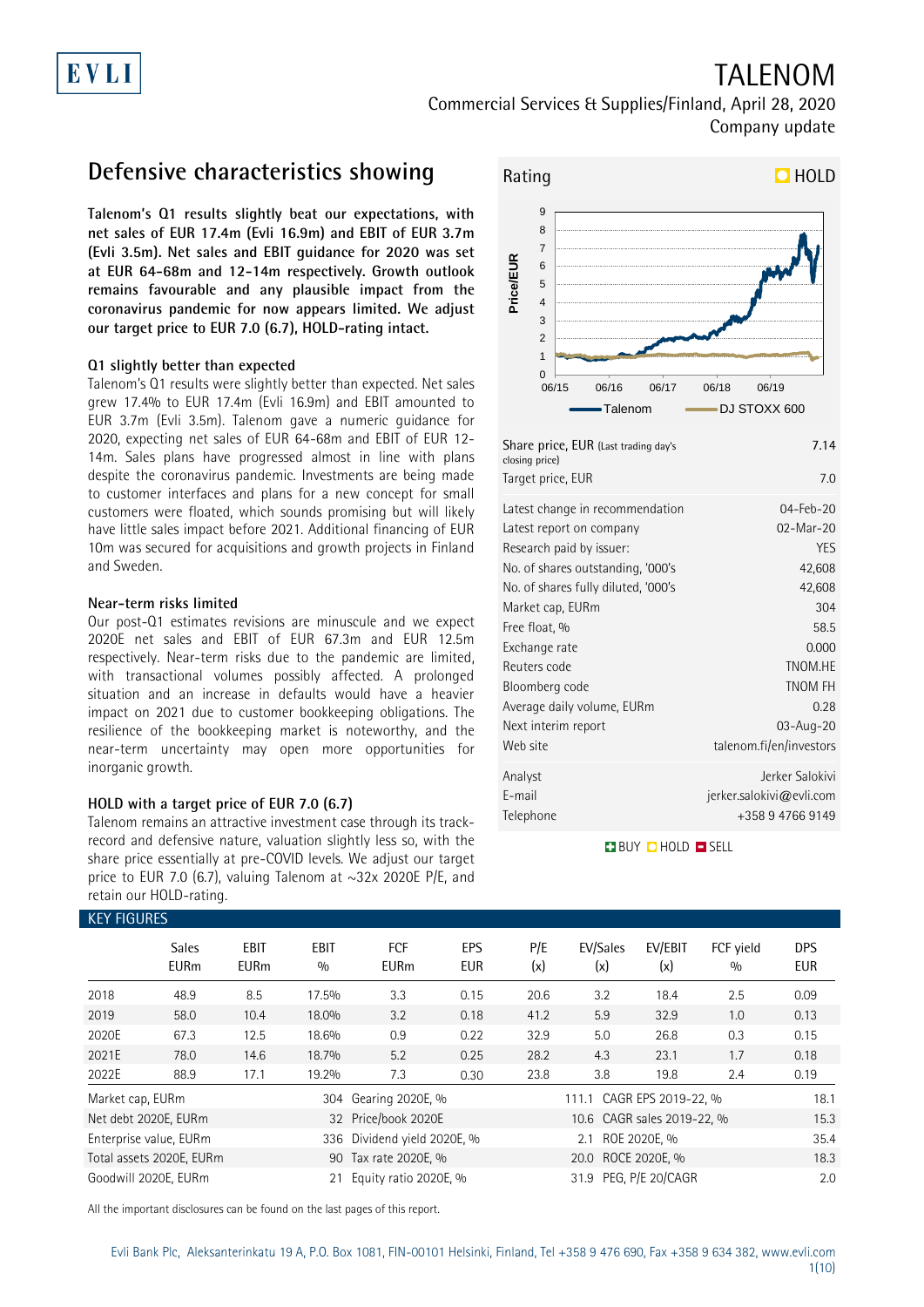| VALUATION RESULTS        | <b>BASE CASE DETAILS</b>  | VALUATION ASSUMPTIONS   | ASSUMPTIONS FOR WACC           |      |
|--------------------------|---------------------------|-------------------------|--------------------------------|------|
| Current share price      | 7.14 PV of Free Cash Flow | 100 Long-term growth, % | 2.5 Risk-free interest rate, % | 2.25 |
| DCF share value          | 7.25 PV of Horizon value  | 243 WACC, %             | 7.4 Market risk premium, %     | 5.8  |
| Share price potential, % | 1.6 Unconsolidated equity | 0 Spread, %             | 0.5 Debt risk premium, %       | 3.3  |
| Maximum value            | 8.3 Marketable securities | 8 Minimum WACC, %       | 6.9 Equity beta coefficient    | 0.80 |
| Minimum value            | 6.4 Debt - dividend       | -42 Maximum WACC, %     | 7.9 Target debt ratio, %       | 25   |
| Horizon value, %         | 70.9 Value of stock       | 309 Nr of shares, Mn    | 42.6 Effective tax rate, %     | 20   |

| DCF valuation, EURm        | 2019     | 2020E       | 2021E          | 2022E          | 2023E       | 2024E  | 2025E       | 2026E        | 2027E    | 2028E       | 2029E          | Horizon |
|----------------------------|----------|-------------|----------------|----------------|-------------|--------|-------------|--------------|----------|-------------|----------------|---------|
| Net sales                  | 58       | 67          | 78             | 89             | 98          | 105    | 110         | 115          | 121      | 127         | 130            | 134     |
| Sales growth, %            | 18.6     | 16.0        | 16.0           | 14.0           | 10.0        | 7.0    | 5.0         | 5.0          | 5.0      | 5.0         | 2.5            | 2.5     |
| Operating income (EBIT)    | 10       | 13          | 15             | 17             | 20          | 22     | 23          | 24           | 25       | 27          | 27             | 28      |
| Operating income margin, % | 18.0     | 18.6        | 18.7           | 19.2           | 20.0        | 21.0   | 21.0        | 21.0         | 21.0     | 21.0        | 21.0           | 21.0    |
| + Depreciation+amort.      | 8        | 10          | 10             | 11             | 12          | 13     | 14          | 15           | 15       | 16          | 17             |         |
| <b>EBITDA</b>              | 19       | 23          | 25             | 28             | 32          | 35     | 37          | 39           | 41       | 43          | 44             |         |
| - Paid taxes               | $-3$     | $-3$        | $-3$           | $-3$           | $-4$        | $-4$   | $-5$        | $-5$         | $-5$     | $-5$        | $-5$           |         |
| - Change in NWC            |          |             |                |                |             | 0      | $\mathbf 0$ | $\mathbf{0}$ | 0        | $\mathbf 0$ | $\overline{0}$ |         |
| NWC / Sales, %             | $-6.4$   | $-6.4$      | $-6.4$         | $-6.4$         | $-6.4$      | $-6.4$ | $-6.4$      | $-6.4$       | $-6.4$   | $-6.4$      | $-6.4$         |         |
| + Change in other liabs    | 0        | $\mathbf 0$ | 0              | $\overline{0}$ | $\mathbf 0$ | 0      | $\mathbf 0$ | $\mathbf 0$  | 0        | $\mathbf 0$ | 0              |         |
| - Operative CAPEX          | $-11$    | $-12$       | $-14$          | $-15$          | $-15$       | $-15$  | $-15$       | $-15$        | $-16$    | $-17$       | $-16$          |         |
| opCAPEX / Sales, %         | 22.9     | 21.0        | 20.9           | 19.0           | 17.5        | 16.4   | 15.6        | 15.6         | 15.6     | 15.6        | 14.6           |         |
| - Acquisitions             | $-2$     | $-5$        | 0              | $\Omega$       | 0           | 0      | $\Omega$    | $\Omega$     | 0        | $\Omega$    | 0              |         |
| + Divestments              | $\Omega$ | 0           | O              | $\Omega$       | $\Omega$    | 0      | $\Omega$    | $\Omega$     |          | 0           | 0              |         |
| - Other items              |          | 0           | 0              | $\Omega$       | 0           | 0      | $\Omega$    | 0            | $\Omega$ | $\Omega$    | 0              |         |
| $=$ FCFF                   | 6        | 4           | 8              | 10             | 13          | 16     | 18          | 19           | 20       | 21          | 23             | 484     |
| = Discounted FCFF          |          | 3           | $\overline{7}$ | 9              | 10          | 12     | 12          | 12           | 12       | 11          | 12             | 243     |
|                            |          |             |                |                |             |        |             |              |          |             |                |         |
| $=$ DFCF min WACC          |          | 4           | 7              | 9              | 10          | 12     | 12          | 12           | 12       | 12          | 12             | 284     |
| $=$ DFCF max WACC          |          | 3           | 7              | 8              | 10          | 11     | 12          | 11           | 11       | 11          | 11             | 211     |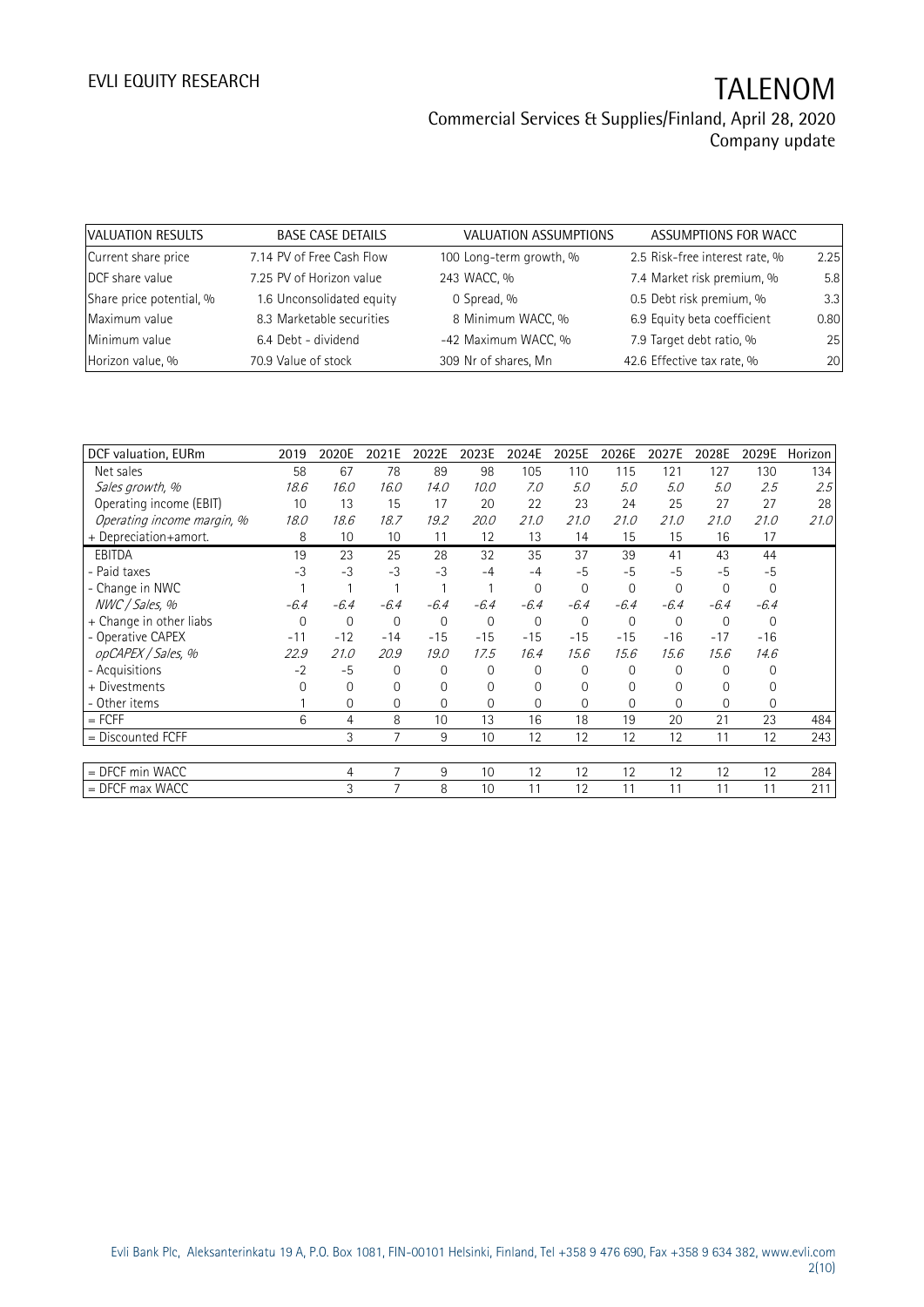# EVLI EQUITY RESEARCH TALENOM

| INTERIM FIGURES                      |        |        |        |        |        |        |         |         |         |        |        |        |
|--------------------------------------|--------|--------|--------|--------|--------|--------|---------|---------|---------|--------|--------|--------|
| EVLI ESTIMATES, EURm                 | 201901 | 201902 | 201903 | 201904 | 2019   | 202001 | 2020Q2E | 2020Q3E | 2020Q4E | 2020E  | 2021E  | 2022E  |
| Net sales                            | 14.8   | 14.8   | 13.5   | 14.9   | 58.0   | 17.4   | 17.2    | 15.4    | 17.3    | 67.3   | 78.0   | 88.9   |
| EBITDA                               | 5.2    | 5.2    | 4.2    | 4.3    | 18.9   | 6.2    | 6.1     | 5.0     | 5.3     | 22.7   | 24.7   | 27.8   |
| EBITDA margin (%)                    | 35.5   | 35.3   | 30.8   | 28.8   | 32.6   | 36.0   | 35.7    | 32.2    | 30.9    | .33.7  | 31.6   | 31.2   |
| EBIT                                 | 3.4    | 3.2    | 2.4    | 1.5    | 10.4   | 3.7    | 3.7     | 2.6     | 2.5     | 12.5   | 14.6   | 17.1   |
| EBIT margin (%)                      | 23.3   | 21.4   | 17.4   | 9.8    | 18.0   | 21.4   | 21.4    | 17.1    | 14.4    | 18.6   | 18.7   | 19.2   |
| Net financial items                  | $-0.1$ | $-0.3$ | $-0.2$ | $-0.2$ | $-0.8$ | $-0.2$ | $-0.2$  | $-0.2$  | $-0.2$  | $-1.0$ | $-1.1$ | $-1.1$ |
| Pre-tax profit                       | 3.3    | 2.9    | 2.1    | 1.3    | 9.6    | 3.5    | 3.4     | 2.4     | 2.2     | 11.6   | 13.5   | 16.0   |
| Tax                                  | $-0.7$ | $-0.6$ | $-0.4$ | $-0.3$ | $-2.0$ | $-0.7$ | $-0.7$  | $-0.5$  | $-0.4$  | $-2.3$ | $-2.7$ | $-3.2$ |
| Tax rate (%)                         | 20.0   | 21.2   | 20.0   | 20.3   | 20.4   | 20.1   | 20.0    | 20.0    | 20.0    | 20.0   | 20.0   | 20.0   |
| Net profit                           | 2.6    | 2.3    | 1.7    | 1.0    | 7.6    | 2.8    | 2.7     | 1.9     | 1.8     | 9.3    | 10.8   | 12.8   |
| EPS                                  | 0.06   | 0.05   | 0.04   | 0.02   | 0.18   | 0.07   | 0.06    | 0.04    | 0.04    | 0.22   | 0.25   | 0.30   |
| EPS adjusted (diluted no. of shares) | 0.06   | 0.05   | 0.04   | 0.02   | 0.18   | 0.07   | 0.06    | 0.04    | 0.04    | 0.22   | 0.25   | 0.30   |
| Dividend per share                   | 0.00   | 0.00   | 0.00   | 0.00   | 0.13   | 0.00   | 0.00    | 0.00    | 0.00    | 0.15   | 0.18   | 0.19   |
| SALES, EURm                          |        |        |        |        |        |        |         |         |         |        |        |        |
| Talenom                              | 14.8   | 14.8   | 13.5   | 14.9   | 58.0   | 17.4   | 17.2    | 15.4    | 17.3    | 67.3   | 78.0   | 88.9   |
| Total                                | 14.8   | 14.8   | 13.5   | 14.9   | 58.0   | 17.4   | 17.2    | 15.4    | 17.3    | 67.3   | 78.0   | 88.9   |
| SALES GROWTH, Y/Y %                  |        |        |        |        |        |        |         |         |         |        |        |        |
| Talenom                              | 16.1   | 17.7   | 21.1   | 19.8   | 18.6   | 17.4   | 16.5    | 14.1    | 16.0    | 16.0   | 16.0   | 14.0   |
| Total                                | 16.1   | 17.7   | 21.1   | 19.8   | 18.6   | 17.4   | 16.5    | 14.1    | 16.0    | 16.0   | 16.0   | 14.0   |
| EBIT, EURm                           |        |        |        |        |        |        |         |         |         |        |        |        |
| Talenom                              | 3.4    | 3.2    | 2.4    | 1.5    | 10.4   | 3.7    | 3.7     | 2.6     | 2.5     | 12.5   | 14.6   | 17.1   |
| Total                                | 3.4    | 3.2    | 2.4    | 1.5    | 10.4   | 3.7    | 3.7     | 2.6     | 2.5     | 12.5   | 14.6   | 17.1   |
| EBIT margin, %                       |        |        |        |        |        |        |         |         |         |        |        |        |
| Talenom                              | 23.3   | 21.4   | 17.4   | 9.8    | 18.0   | 21.4   | 21.4    | 17.1    | 14.4    | 18.6   | 18.7   | 19.2   |
| Total                                | 23.3   | 21.4   | 17.4   | 9.8    | 18.0   | 21.4   | 21.4    | 17.1    | 14.4    | 18.6   | 18.7   | 19.2   |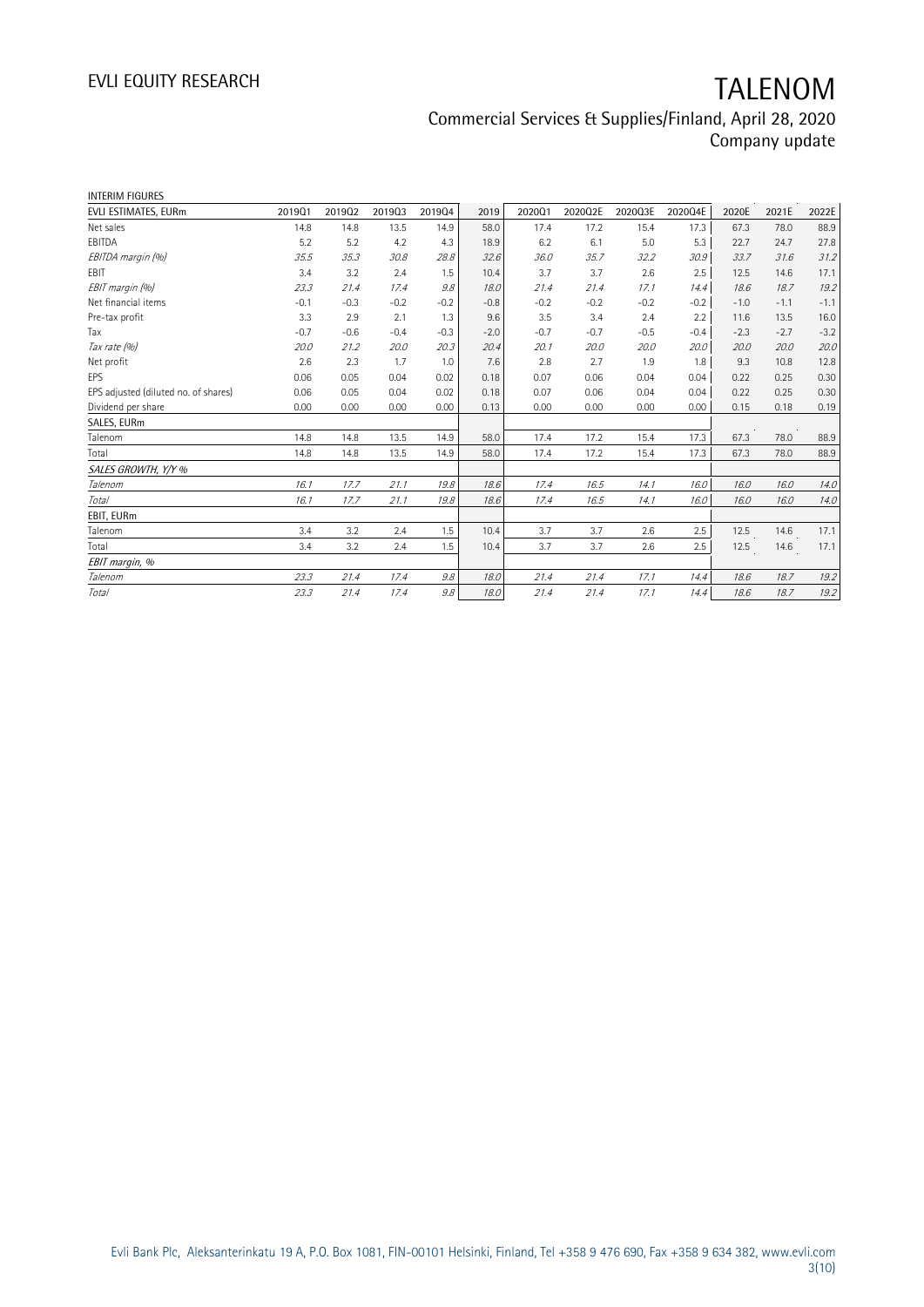# EVLI EQUITY RESEARCH TALENOM

| INCOME STATEMENT, EURm                   | 2015                | 2016                | 2017                | 2018         | 2019           | 2020E               | 2021E          | 2022E          |
|------------------------------------------|---------------------|---------------------|---------------------|--------------|----------------|---------------------|----------------|----------------|
| Sales                                    | 33.0                | 37.0                | 41.4                | 48.9         | 58.0           | 67.3                | 78.0           | 88.9           |
| Sales growth (%)                         | 11.6                | 12.0                | 12.1                | 18.0         | 18.6           | 16.0                | 16.0           | 14.0           |
| EBITDA                                   | 3.2                 | 6.8                 | 9.5                 | 13.7         | 18.9           | 22.7                | 24.7           | 27.8           |
| EBITDA margin (%)                        | 9.6                 | 18.5                | 23.0                | 28.0         | 32.6           | 33.7                | 31.6           | 31.2           |
| Depreciation                             | $-2.0$              | $-2.6$              | $-4.7$              | $-5.1$       | $-8.5$         | $-10.2$             | $-10.1$        | $-10.7$        |
| EBITA                                    | 1.2                 | 4.2                 | 4.8                 | 8.5          | 10.4           | 12.5                | 14.6           | 17.1           |
| Goodwill amortization / writedown        | 0.0                 | 0.0                 | 0.0                 | 0.0          | 0.0            | 0.0                 | 0.0            | 0.0            |
| EBIT                                     | 1.2                 | 4.2                 | 4.8                 | 8.5          | 10.4           | 12.5                | 14.6           | 17.1           |
| EBIT margin (%)                          | 3.7                 | 11.3                | 11.7                | 17.5         | 18.0           | 18.6                | 18.7           | 19.2           |
| <b>Reported EBIT</b>                     | 1.2                 | 4.0                 | 4.7                 | 8.5          | 10.4           | 12.5                | 14.6           | 17.1           |
| EBIT margin (reported) (%)               | 3.7                 | 10.7                | 11.3                | 17.5         | 18.0           | 18.6                | 18.7           | 19.2           |
| Net financials                           | $-1.1$              | $-0.5$              | $-0.5$              | $-0.6$       | $-0.8$         | $-1.0$              | $-1.1$         | $-1.1$         |
| Pre-tax profit                           | 0.1                 | 3.6                 | 4.3                 | 8.0          | 9.6            | 11.6                | 13.5           | 16.0           |
|                                          | 0.0                 | $-0.7$              | $-0.9$              |              | $-2.0$         | $-2.3$              | $-2.7$         | $-3.2$         |
| Taxes                                    |                     |                     |                     | $-1.6$       |                |                     |                | 0.0            |
| Minority shares                          | 0.0                 | 0.0                 | 0.0                 | 0.0          | 0.0            | 0.0                 | 0.0            |                |
| Net profit                               | 0.1                 | 2.7                 | 3.3                 | 6.4          | 7.6            | 9.3                 | 10.8           | 12.8           |
| Cash NRIs                                | 0.0                 | $-0.2$              | $-0.1$              | 0.0          | 0.0            | 0.0                 | 0.0            | 0.0            |
| Non-cash NRIs                            | 0.0                 | 0.0                 | 0.0                 | 0.0          | 0.0            | 0.0                 | 0.0            | 0.0            |
| <b>BALANCE SHEET, EURm</b>               |                     |                     |                     |              |                |                     |                |                |
| Assets                                   |                     |                     |                     |              |                |                     |                |                |
| Fixed assets                             | 11                  | 14                  | 17                  | 21           | 28             | 37                  | 43             | 49             |
| Goodwill                                 | 18                  | 18                  | 18                  | 18           | 21             | 21                  | 21             | 21             |
| Right of use assets                      | $\mathsf{O}\xspace$ | $\mathbf 0$         | $\mathbf 0$         | 8            | 8              | 9                   | 9              | 9              |
| Inventory                                | $\mathbb O$         | $\mathbf 0$         | $\mathbf 0$         | $\mathbf 0$  | $\mathbf 0$    | $\mathsf{O}\xspace$ | $\mathbf 0$    | $\mathbf 0$    |
| Receivables                              | $\overline{4}$      | 5                   | 5                   | 5            | $\overline{7}$ | 8                   | $\overline{9}$ | 10             |
| Liquid funds                             | 5                   | $\overline{4}$      | 5                   | 6            | 8              | 17                  | 16             | 17             |
| Total assets                             | 40                  | 42                  | 46                  | 59           | 71             | 90                  | 97             | 105            |
| Liabilities                              |                     |                     |                     |              |                |                     |                |                |
| Shareholder's equity                     | 9                   | 12                  | 14                  | 19           | 24             | 29                  | 33             | 38             |
| Minority interest                        | $\mathbb O$         | $\mathbf 0$         | $\mathbf 0$         | $\mathbf 0$  | $\mathbf 0$    | $\mathbb O$         | $\mathbf 0$    | $\mathbf 0$    |
| Convertibles                             | 0                   | $\mathbf 0$         | $\mathbf 0$         | $\mathbf 0$  | $\mathbf 0$    | $\mathsf{O}\xspace$ | $\mathbf 0$    | $\mathbf 0$    |
| Lease liabilities                        | 0                   | $\mathsf{O}\xspace$ | $\mathbb O$         | 8            | 8              | 9                   | 9              | 9              |
| Deferred taxes                           | $\mathbf 0$         | $\mathbf 0$         | $\mathbf{1}$        | $\mathbf{1}$ | $\mathbf{1}$   | $\mathbf{1}$        | $\mathbf{1}$   | $\mathbf{1}$   |
| Interest bearing debt                    | 24                  | 23                  | 23                  | 24           | 28             | 40                  | 40             | 41             |
| Non-interest bearing current liabilities | $\overline{7}$      | $\overline{7}$      | 8                   | 8            | 10             | 12                  | 14             | 16             |
| Other interest-free debt                 | $\mathbf{1}$        | $\mathbf{1}$        | $\mathbf{1}$        | $\mathbf 0$  | $\mathbf 0$    | $\mathsf{O}\xspace$ | $\mathbf 0$    | $\mathbf 0$    |
| Total liabilities                        | 40                  | 42                  | 46                  | 59           | 71             | 90                  | 97             | 105            |
| CASH FLOW, EURm                          |                     |                     |                     |              |                |                     |                |                |
| + EBITDA                                 | $\sqrt{3}$          | $\overline{7}$      | 10                  | 14           | 19             | 23                  | 25             | 28             |
| - Net financial items                    | $-1$                | $-1$                | $-1$                | $-1$         | $-1$           | $-1$                | $-1$           | $-1$           |
| - Taxes                                  | $-1$                | $\mathbf 0$         | $\mathbf 0$         | $-1$         | $-2$           | $-2$                | $-3$           | $-3$           |
| - Increase in Net Working Capital        | $\mathsf{O}\xspace$ | $\mathbf 0$         | $\mathbf{1}$        | $-1$         | $\mathbf{1}$   | $\mathbf{1}$        | $\overline{1}$ | $\mathbf{1}$   |
| $+/-$ Other                              | $\mathbb O$         | $\mathbf{1}$        | $\mathbf{1}$        | $\mathbf{1}$ | $\mathbf{1}$   | $\mathsf{O}\xspace$ | $\mathbf 0$    | $\mathbf 0$    |
| $=$ Cash flow from operations            | $\overline{2}$      | $\overline{7}$      | 10                  | 12           | 18             | 20                  | 22             | 24             |
| - Capex                                  | -3                  | -4                  | $-5$                | $-9$         | $-13$          | $-14$               | $-16$          | $-17$          |
| - Acquisitions                           | $\mathbf{0}$        | $\mathbf 0$         | $\mathbf 0$         | $-1$         | $-2$           | $-5$                | $\mathbf 0$    | $\mathbf 0$    |
| + Divestments                            | $\mathsf{O}\xspace$ | $\mathbf 0$         | $\mathsf{O}\xspace$ | $\mathbf 0$  | $\mathbf 0$    | 0                   | $\mathbf 0$    | $\mathbf 0$    |
| = Free cash flow                         | $-1$                | $\overline{2}$      | 5                   | 3            | 3              | $\mathbf{1}$        | 5              | $\overline{7}$ |
| +/- New issues/buybacks                  | $9\,$               | $\mathbf 0$         | $\mathbf 0$         | $\mathbf{1}$ | $\mathbf{1}$   | $\mathbf{1}$        | $\mathbf 0$    | $\mathbf 0$    |
| - Paid dividend                          | $\mathsf{O}\xspace$ | $\mathbf 0$         | $-1$                | $-2$         | $-4$           | -5                  | -6             | $-8$           |
| $+/-$ Other                              | -3                  | $-3$                | $-4$                | $-1$         | $\mathbf{1}$   | 12                  | $\mathbf 0$    | $\overline{2}$ |
| Change in cash                           | $\overline{4}$      | $-1$                | 1                   | $\mathbf{1}$ | $\overline{2}$ | 9                   | $-1$           | $\mathbf{1}$   |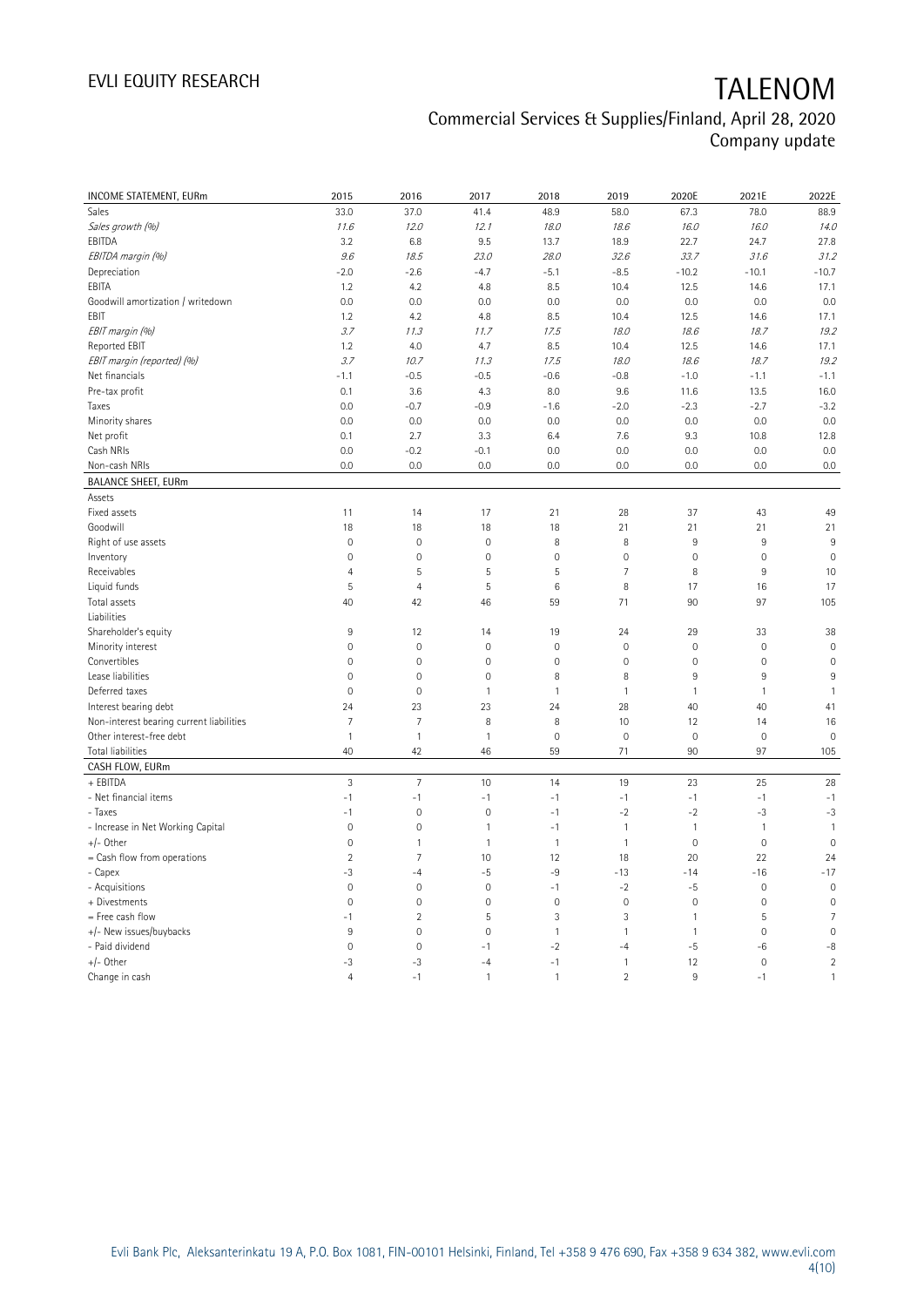# EVLI EQUITY RESEARCH TALENOM

| <b>KEY FIGURES</b>                                 | 2016           | 2017           | 2018         | 2019         | 2020E        | 2021E        | 2022E        |
|----------------------------------------------------|----------------|----------------|--------------|--------------|--------------|--------------|--------------|
| M-cap                                              | 49             | 87             | 131          | 314          | 304          | 304          | 304          |
| Net debt (excl. convertibles)                      | 18             | 18             | 26           | 29           | 32           | 33           | 33           |
| Enterprise value                                   | 67             | 105            | 157          | 342          | 336          | 337          | 338          |
| Sales                                              | 37             | 41             | 49           | 58           | 67           | 78           | 89           |
| EBITDA                                             | $\overline{7}$ | 10             | 14           | 19           | 23           | 25           | 28           |
| EBIT                                               | $\overline{4}$ | 5              | 9            | 10           | 13           | 15           | 17           |
| Pre-tax                                            | $\overline{4}$ | $\overline{4}$ | 8            | 10           | 12           | 14           | 16           |
| Earnings                                           | 3              | $\mathbf{3}$   | $\,6$        | 8            | $9\,$        | 11           | 13           |
| Equity book value (excl. minorities)               | 12             | 14             | 19           | 24           | 29           | 33           | 38           |
| Valuation multiples                                |                |                |              |              |              |              |              |
| EV/sales                                           | 1.8            | 2.5            | 3.2          | 5.9          | 5.0          | 4.3          | 3.8          |
| EV/EBITDA                                          | 9.9            | 11.0           | 11.5         | 18.1         | 14.8         | 13.7         | 12.2         |
| EV/EBITA                                           | 16.1           | 21.6           | 18.4         | 32.9         | 26.8         | 23.1         | 19.8         |
| EV/EBIT                                            | 16.1           | 21.6           | 18.4         | 32.9         | 26.8         | 23.1         | 19.8         |
| EV/OCF                                             | 9.8            | 10.6           | 12.9         | 18.7         | 16.8         | 15.6         | 14.0         |
| EV/FCFF                                            | 46.6           | 38.2           | 41.8         | 57.9         | 91.7         | 41.1         | 32.6         |
| P/FCFE                                             | 127.4          | 98.6           | 238.9        | 587.2        | 338.8        | 58.0         | 41.8         |
| P/E                                                | 16.9           | 23.4           | 20.6         | 41.2         | 32.9         | 28.2         | 23.8         |
| P/B                                                | 4.2            | 6.2            | 7.0          | 13.3         | 10.6         | 9.2          | 8.0          |
| Target EV/EBITDA                                   | O.O            | 0.0            | 0.0          | $O.O$        | 14.5         | 13.4         | 11.9         |
| Target EV/EBIT                                     | 0.0            | $O.O$          | 0.0          | O.O          | 26.4         | 22.7         | 19.4         |
| Target EV/FCF                                      | O.O            | $0.0$          | 0.0          | $O.O$        | 367.7        | 63.2         | 45.5         |
| Target P/B                                         | O.O            | 0.0            | 0.0          | 0.0          | 10.4         | 9.0          | 7.8          |
| Target P/E                                         | O.O            | 0.0            | 0.0          | 0.0          | 32.2         | 27.6         | 23.3         |
| Per share measures                                 |                |                |              |              |              |              |              |
| Number of shares                                   | 40,842         | 40,872         | 41,231       | 41,836       | 42,608       | 42,608       | 42,608       |
| Number of shares (diluted)                         | 40,842         | 40,872         | 41,231       | 41,836       | 42,608       | 42,608       | 42,608       |
| EPS                                                | 0.07           | 0.08           | 0.15         | 0.18         | 0.22         | 0.25         | 0.30         |
|                                                    |                |                |              |              |              |              |              |
|                                                    |                |                |              |              |              |              |              |
| Operating cash flow per share                      | 0.17           | 0.24           | 0.30         | 0.44         | 0.47         | 0.51<br>0.12 | 0.57         |
| Free cash flow per share                           | 0.06<br>0.29   | 0.13<br>0.34   | 0.08<br>0.45 | 0.08<br>0.56 | 0.02<br>0.67 | 0.78         | 0.17<br>0.90 |
| Book value per share<br>Dividend per share         | 0.03           | 0.05           | 0.09         | 0.13         | 0.15         | 0.18         | 0.19         |
|                                                    | 46.9           | 63.9           | 59.4         | 68.7         | 69.1         | 71.0         | 65.0         |
| Dividend payout ratio, %<br>Dividend yield, %      | 2.8            | 2.5            | 2.9          | 1.7          | 2.1          | 2.5          | 2.7          |
|                                                    | 4.7            | 6.1            | 2.5          | 1.0          | 0.3          | 1.7          | 2.4          |
| FCF yield, %                                       |                |                |              |              |              |              |              |
| Efficiency measures<br>ROE                         | 27.5           | 26.6           | 39.0         | 36.0         | 35.4         | 34.9         | 35.8         |
|                                                    |                |                |              |              |              |              |              |
| <b>ROCE</b>                                        | 12.5           | 13.7           | 19.7         | 18.8         | 18.3         | 18.3         | 20.0         |
| Financial ratios                                   |                |                |              |              |              |              |              |
| Inventories as % of sales                          | 0.0            | 0.0            | 0.0          | 0.0          | 0.0          | 0.0          | 0.0          |
| Receivables as % of sales                          | 13.0           | 13.2           | 11.2         | 11.3         | 11.3         | 11.3         | 11.3         |
| Non-interest bearing liabilities as % of sales     | 19.2           | 20.2           | 15.8         | 17.6         | 17.6         | 17.6         | 17.6         |
| NWC/sales, %                                       | $-6.2$         | $-7.0$         | $-4.6$       | $-6.4$       | $-6.4$       | $-6.4$       | $-6.4$       |
| Operative CAPEX/sales, %                           | 11.0           | 11.0           | 17.7         | 22.9         | 21.0         | 20.9         | 19.0         |
| CAPEX/sales (incl. acquisitions), %<br>FCFF/EBITDA | 9.9<br>0.2     | 11.0<br>0.3    | 16.7<br>0.3  | 19.3         | 13.6<br>0.2  | 20.9<br>0.3  | 19.0<br>0.4  |
|                                                    |                |                | 1.9          | 0.3          | 1.4          | 1.3          |              |
| Net debt/EBITDA, book-weighted                     | 2.7<br>0.5     | 1.9<br>0.3     | 0.2          | 1.5<br>0.1   | 0.1          | 0.1          | 1.2<br>0.1   |
| Debt/equity, market-weighted                       | 27.7           | 30.4           | 31.5         | 33.0         | 31.9         | 34.3         | 36.3         |
| Equity ratio, book-weighted<br>Gearing, %          | 155.2          | 126.4          | 138.0        | 121.8        | 111.1        | 99.8         | 87.5         |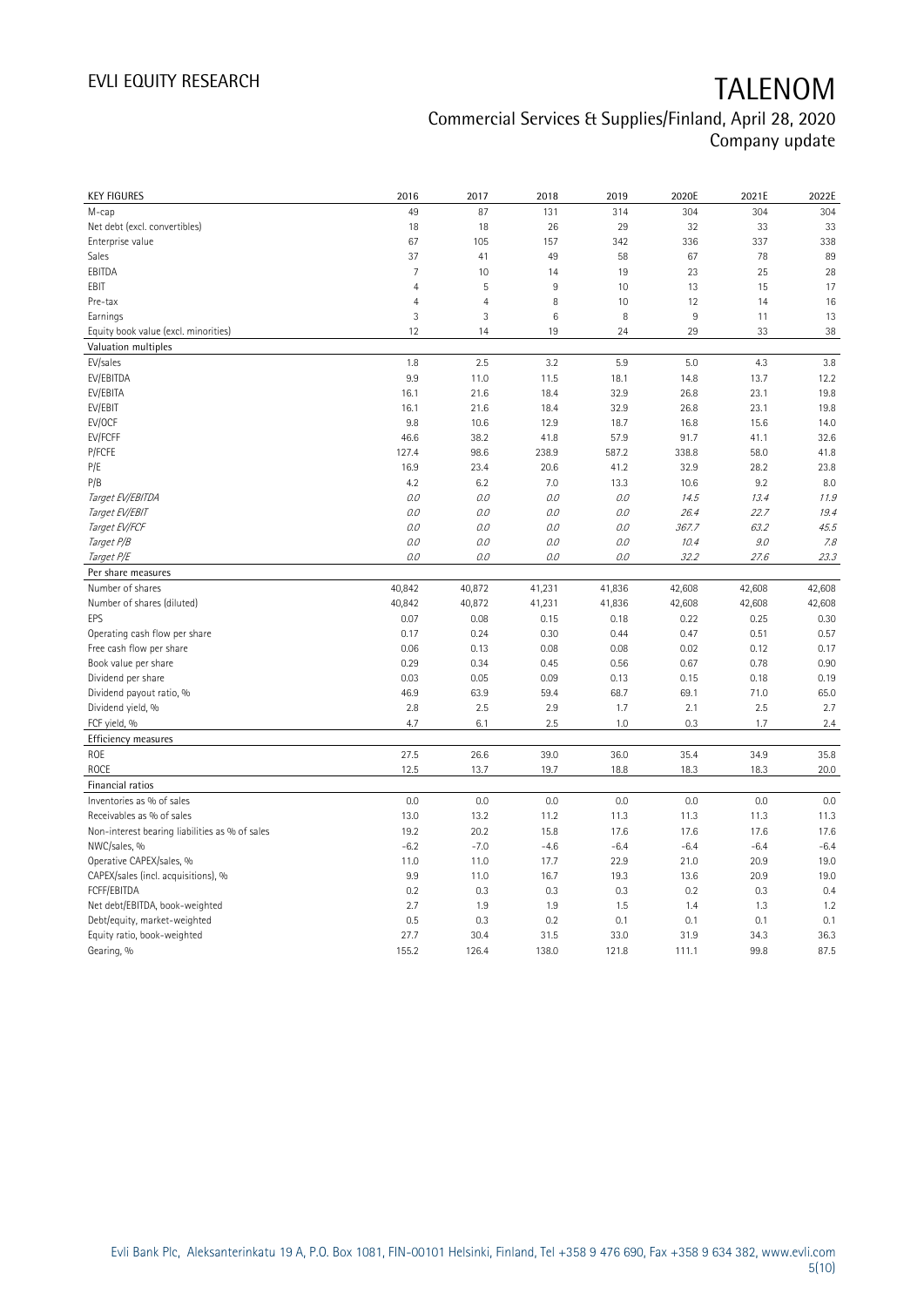COMPANY DESCRIPTION: Talenom operates as an accounting company, with services targeted towards small and mid-size companies. The company offers accounting, bookkeeping, taxation, and legal services, as well as invoicing, financial performance monitoring and management software, and payroll services. Talenom also provides other services aimed at assisting entrepreneurs, such as staffing services.

INVESTMENT CASE: The fragmented bookkeeping market offers ample opportunities for Talenom to continue on its track of profitable growth. The opening of its first offices should also start to contribute to growth once its sales force has been established. Margin upside potential exists but is in our view quite limited and affected by the growth pace, and earnings growth should primarily derive from top-line growth. The recurring nature of Talenom's revenue provides exceptionally good predictability and revenue stability.

| OWNERSHIP STRUCTURE                             | <b>SHARES</b> | <b>EURm</b> | 0/0   |
|-------------------------------------------------|---------------|-------------|-------|
| Tahkola Harri                                   | 8,725,890     | 62.303      | 20.5% |
| Tahkola Markus                                  | 5,515,824     | 39.383      | 12.9% |
| Skandinaviska Enskilda Banken (nominee reg.)    | 3,633,329     | 25.942      | 8.5%  |
| Nordea Bank Abp (nominee req.)                  | 3,137,873     | 22.404      | 7.4%  |
| Ilmarinen Mutual Pension Insurance Company      | 2,202,436     | 15.725      | 5.2%  |
| Danske Invest Finnish Institutional Equity fund | 1,897,512     | 13.548      | 4.5%  |
| Conficap                                        | 1,850,000     | 13.209      | 4.3%  |
| Evli Finnish Small Cap fund                     | 1,638,080     | 11.696      | 3.8%  |
| Föreningen Konstsamfundet r.f                   | 780,000       | 5.569       | 1.8%  |
| Siuruainen Mikko                                | 694,716       | 4.960       | 1.6%  |
| Ten largest                                     | 30,075,660    | 214.740     | 71%   |
| Residual                                        | 12,531,863    | 89.478      | 29%   |
| Total                                           | 42,607,523    | 304.218     | 100%  |

| <b>EARNINGS CALENDAR</b> |           |
|--------------------------|-----------|
| August 03, 2020          | Q2 report |
| October 26, 2020         | Q3 report |
|                          |           |
|                          |           |
| <b>OTHER EVENTS</b>      |           |
| February 25, 2020        | AGM       |
|                          |           |
| COMPANY MISCELLANEOUS    |           |
|                          |           |

| CEO: Otto-Pekka Huhtala | Töölönlahdenkatu 2, 00100 Helsinki |
|-------------------------|------------------------------------|
| CFO: Antti Aho          | Tel:                               |
| IR: Miikka Hätälä       |                                    |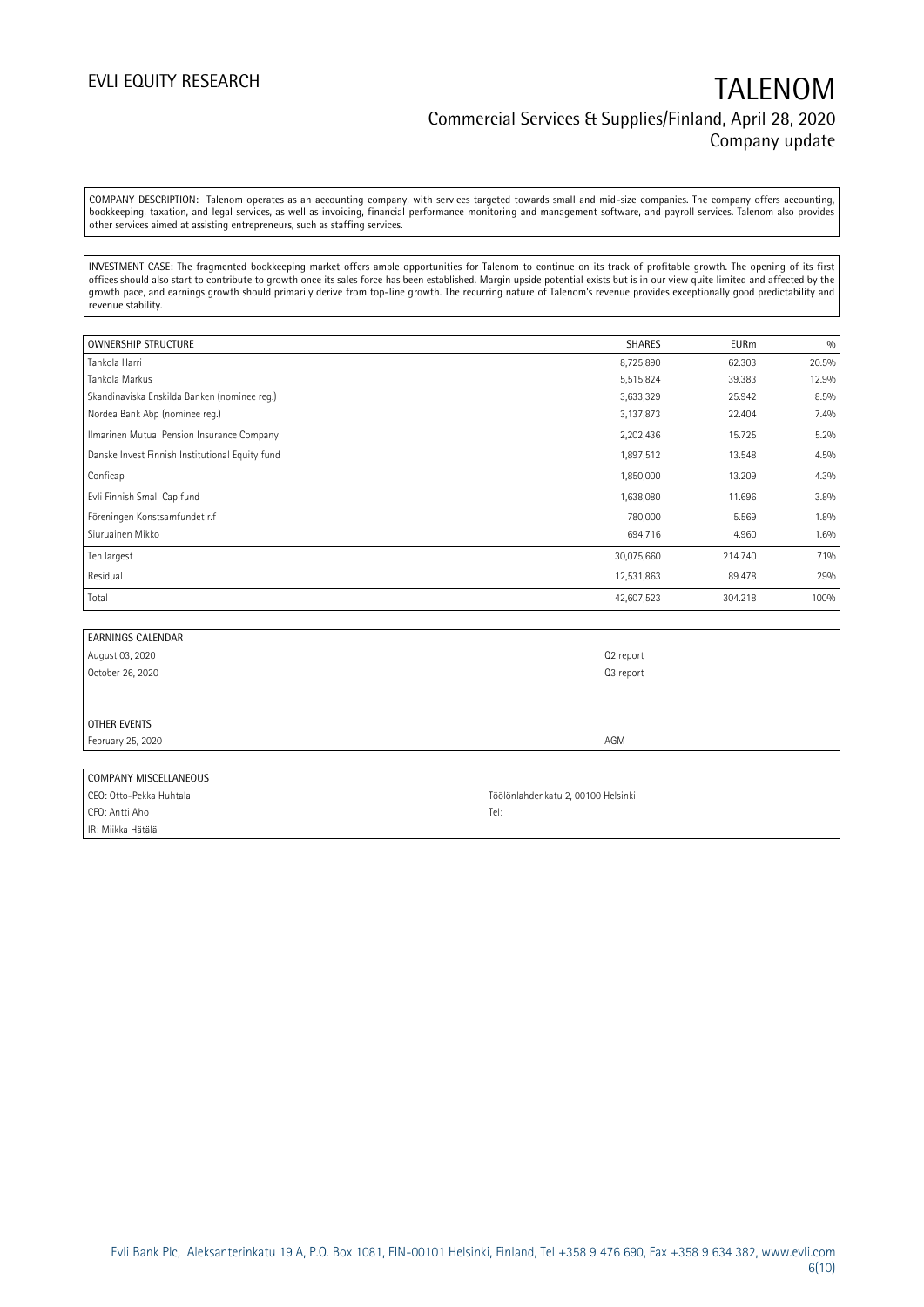DEFINITIONS

| P/E                                                                                                                                       | EPS                                                                      |
|-------------------------------------------------------------------------------------------------------------------------------------------|--------------------------------------------------------------------------|
| Price per share                                                                                                                           | Profit before extraord. items and taxes-income taxes + minority interest |
| Earnings per share                                                                                                                        | Number of shares                                                         |
|                                                                                                                                           |                                                                          |
| P/BV                                                                                                                                      | <b>DPS</b>                                                               |
| Price per share                                                                                                                           |                                                                          |
| Shareholders' equity + taxed provisions per share                                                                                         | Dividend for the financial period per share                              |
|                                                                                                                                           |                                                                          |
| Market cap                                                                                                                                | OCF (Operating cash flow)                                                |
|                                                                                                                                           |                                                                          |
| Price per share * Number of shares                                                                                                        | EBITDA - Net financial items - Taxes - Increase in working               |
|                                                                                                                                           | capital - Cash NRIs ± Other adjustments                                  |
|                                                                                                                                           |                                                                          |
| EV (Enterprise value)                                                                                                                     | FCF (Free cash flow)                                                     |
|                                                                                                                                           |                                                                          |
| Market cap + net debt + minority interest at market value -                                                                               | Operating cash flow - operative CAPEX - acquisitions + divestments       |
| share of associated companies at market value                                                                                             |                                                                          |
|                                                                                                                                           |                                                                          |
| EV/Sales                                                                                                                                  | FCF yield, %                                                             |
|                                                                                                                                           |                                                                          |
| Enterprise value                                                                                                                          | Free cash flow                                                           |
| <b>Sales</b>                                                                                                                              | Market cap                                                               |
|                                                                                                                                           |                                                                          |
| EV/EBITDA                                                                                                                                 | Operative CAPEX/sales                                                    |
|                                                                                                                                           |                                                                          |
| Enterprise value<br>Earnings before interest, tax, depreciation and amortization                                                          | Capital expenditure - divestments - acquisitions<br>Sales                |
|                                                                                                                                           |                                                                          |
| EV/EBIT                                                                                                                                   | Net working capital                                                      |
|                                                                                                                                           |                                                                          |
| Enterprise value                                                                                                                          | Current assets - current liabilities                                     |
| Operating profit                                                                                                                          |                                                                          |
| Net debt                                                                                                                                  | Capital employed/Share                                                   |
|                                                                                                                                           |                                                                          |
| Interest bearing debt - financial assets                                                                                                  | Total assets - non-interest bearing debt                                 |
|                                                                                                                                           | Number of shares                                                         |
| Total assets                                                                                                                              |                                                                          |
|                                                                                                                                           | Gearing                                                                  |
| Balance sheet total                                                                                                                       | Net debt                                                                 |
|                                                                                                                                           | Equity                                                                   |
|                                                                                                                                           |                                                                          |
| Div yield, %                                                                                                                              | Debt/Equity, %                                                           |
|                                                                                                                                           |                                                                          |
| Dividend per share<br>Price per share                                                                                                     | Interest bearing debt                                                    |
|                                                                                                                                           | Shareholders' equity + minority interest + taxed provisions              |
|                                                                                                                                           |                                                                          |
| Payout ratio, %                                                                                                                           | Equity ratio, %                                                          |
|                                                                                                                                           |                                                                          |
| Total dividends                                                                                                                           | Shareholders' equity $+$ minority interest $+$ taxed provisions          |
| Earnings before extraordinary items and taxes - income taxes + minority interest                                                          | Total assets - interest-free loans                                       |
|                                                                                                                                           |                                                                          |
| ROCE, %                                                                                                                                   | CAGR, %                                                                  |
|                                                                                                                                           |                                                                          |
|                                                                                                                                           |                                                                          |
| Profit before extraordinary items + interest expenses+ other financial costs<br>Balance sheet total - non-interest bearing debt (average) | Cumulative annual growth rate = Average growth per year                  |
|                                                                                                                                           |                                                                          |
| ROE, %                                                                                                                                    |                                                                          |
|                                                                                                                                           |                                                                          |
| Profit before extraordinary items and taxes - income taxes                                                                                |                                                                          |
| Shareholder's equity + minority interest + taxed provisions (average)                                                                     |                                                                          |
|                                                                                                                                           |                                                                          |
|                                                                                                                                           |                                                                          |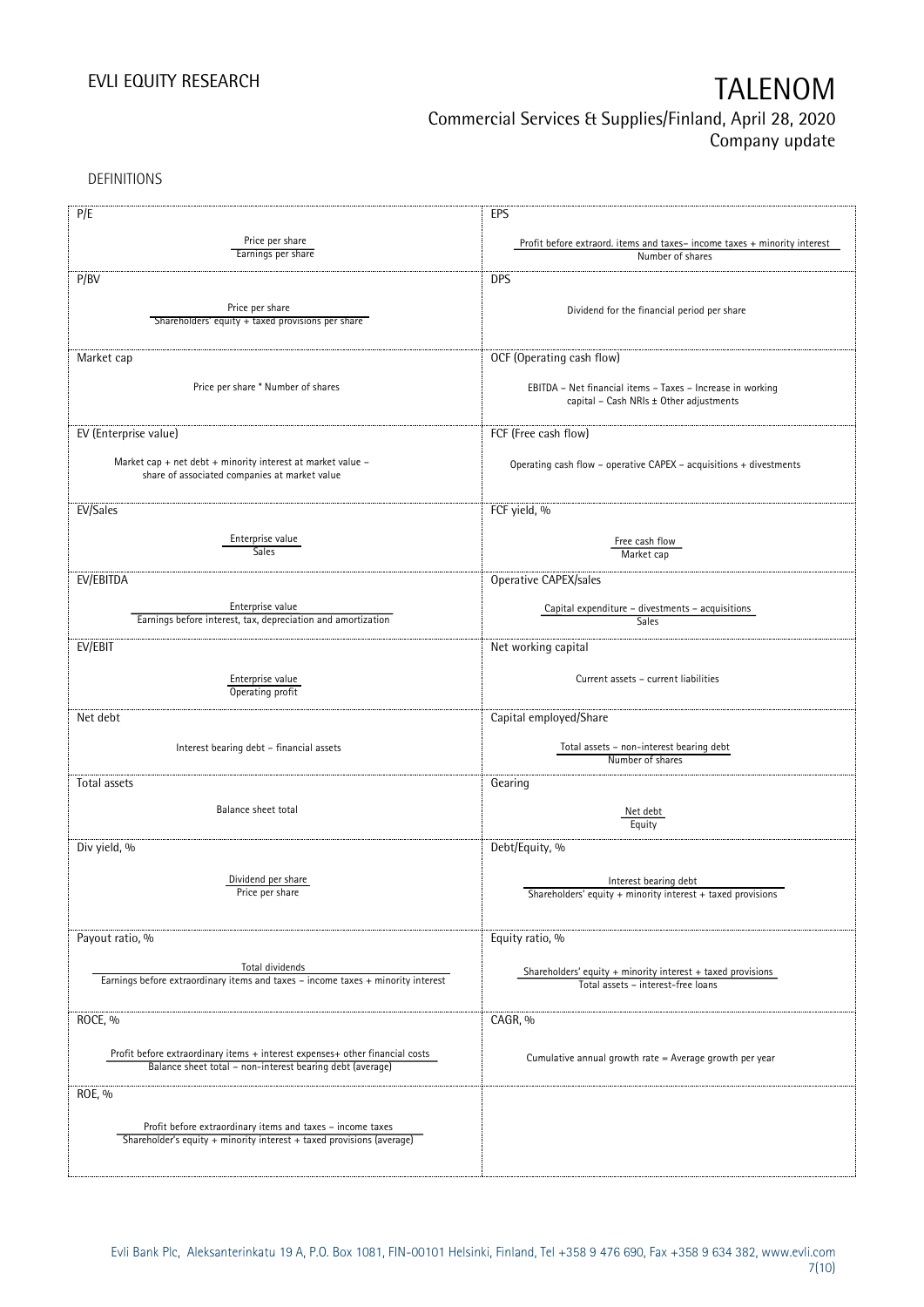### Important Disclosures

Evli Research Partners Plc ("ERP") uses 12-month target prices. Target prices are defined by utilizing analytical techniques based on financial theory including (but not limited to) discounted cash flow analysis and comparative valuation. The selection of valuation methods depends on different circumstances. Target prices may be altered on the basis of new information coming to light in the underlying company or changes in interest rates, changes in foreign exchange rates, other securities prices or market indices or outlook for the aforementioned factors or other factors that may change the conditions of financial markets. Recommendations and changes by analysts are available at [Analysts' recommendations and ratings revisions](https://research.evli.com/JasperAllModels.action?authParam=key;461&authParam=x;G3rNagWrtf7K&authType=3). Investment recommendations are defined as follows: Target price compared to share price Recommendation<br>CELL CALLO 06 < -10 % SELL  $-10 - (+10) \%$  HOL<br>  $> 10 \%$  BUY  $> 10\%$ ERP's investment recommendation of the analyzed company is updated at least 2 timer per year. 60% 53% 50% 39% 40% 30% 20% 8% 10%  $0%$ Hold Sell Buy

The graph above shows the distribution of ERP's recommendations of companies under coverage in 1st of February 2019. If recommendation is not given, it is not mentioned here.

### Name(s) of the analyst(s): Salokivi

This research report has been prepared by Evli Research Partners Plc ("ERP" or "Evli Research"). ERP is a subsidiary of Evli Bank Plc. Production of the investment recommendation has been concluded on 28.4.2020, 8:45. This report has been published on 28.4.2020, 9:00.

None of the analysts contributing to this report, persons under their guardianship or corporations under their control have a position in the shares of the company or related securities.

The date and time for any price of financial instruments mentioned in the recommendation refer to the previous trading day's closing price(s) unless otherwise stated in the report.

Each analyst responsible for the content of this report assures that the expressed views accurately reflect the personal views of each analyst on the covered companies and securities. Each analyst assures that (s)he has not been, nor are or will be, receiving direct or indirect compensation related to the specific recommendations or views contained in this report.

Companies in the Evli Group, affiliates or staff of companies in the Evli Group, may perform services for, solicit business from, hold long or short positions in, or otherwise be interested in the investments (including derivatives) of any company mentioned in the publication or report.

Neither ERP nor any company within the Evli Group have managed or co-managed a public offering of the company's securities during the last 12 months prior to, received compensation for investment banking services from the company during the last 12 months prior to the publication of the research report.

ERP has signed an agreement with the issuer of the financial instruments mentioned in the recommendation, which includes production of research reports. This assignment has a limited economic and financial impact on ERP and/or Evli. Under the assignment ERP performs services including, but not limited to, arranging investor meetings or –events, investor relations communication advisory and production of research material.

ERP or another company within the Evli Group does not have an agreement with the company to perform market making or liquidity providing services.

For the prevention and avoidance of conflicts of interests with respect to this report, there is an information barrier (Chinese wall) between Investment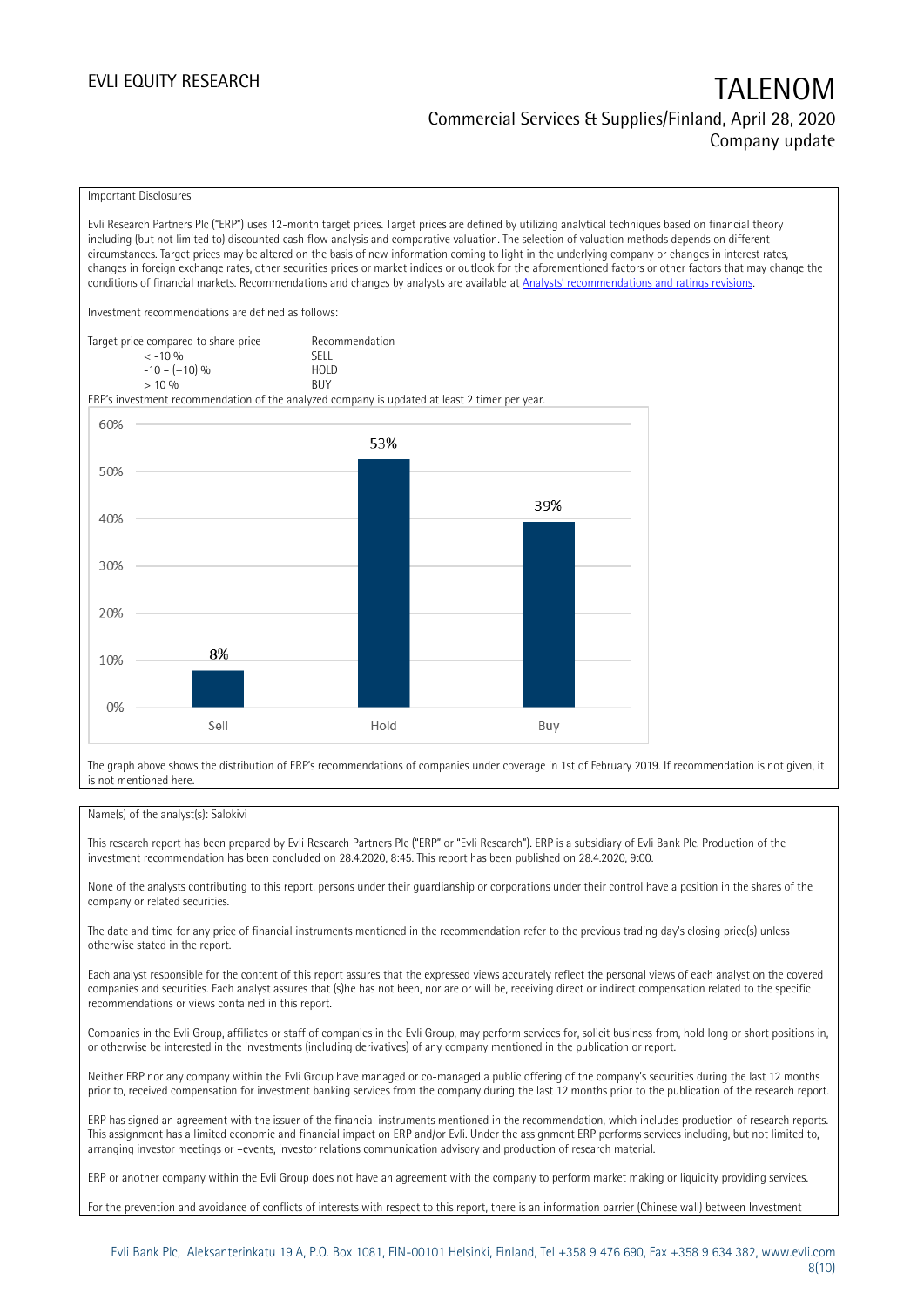Research and Corporate Finance units concerning unpublished investment banking services to the company. The remuneration of the analyst(s) is not tied directly or indirectly to investment banking transactions or other services performed by Evli Bank Plc or any company within Evli Group.

This report has not been disclosed to the company prior to its dissemination.

This report is provided and intended for informational purposes only and may not be used or considered under any circumstances as an offer to sell or buy any securities or as advice to trade any securities.

This report is based on sources ERP considers to be correct and reliable. The sources include information providers Reuters and Bloomberg, stock-exchange releases from the companies and other company news, Statistics Finland and articles in newspapers and magazines. However, ERP does not guarantee the materialization, correctness, accuracy or completeness of the information, opinions, estimates or forecasts expressed or implied in the report. In addition, circumstantial changes may have an influence on opinions and estimates presented in this report. The opinions and estimates presented are valid at the moment of their publication and they can be changed without a separate announcement. Neither ERP nor any company within the Evli Group are responsible for amending, correcting or updating any information, opinions or estimates contained in this report. Neither ERP nor any company within the Evli Group will compensate any direct or consequential loss caused by or derived from the use of the information represented in this publication.

All information published in this report is for the original recipient's private and internal use only. ERP reserves all rights to the report. No part of this publication may be reproduced or transmitted in any form or by any means, electronic, mechanical, photocopying, recording or otherwise, or stored in any retrieval system of any nature, without the written permission of ERP.

This report or its copy may not be published or distributed in Australia, Canada, Hong Kong, Japan, New Zealand, Singapore or South Africa. The publication or distribution of this report in certain other jurisdictions may also be restricted by law. Persons into whose possession this report comes are required to inform themselves about and to observe any such restrictions.

Evli Bank Plc is not registered as a broker-dealer with the U. S. Securities and Exchange Commission ("SEC"), and it and its analysts are not subject to SEC rules on securities analysts' certification as to the currency of their views reflected in the research report. Evli Bank is not a member of the Financial Industry Regulatory Authority ("FINRA"). It and its securities analysts are not subject to FINRA's rules on Communications with the Public and Research Analysts and Research Reports and the attendant requirements for fairness, balance and disclosure of potential conflicts of interest. This research report is only being offered in U.S. by Auerbach Grayson & Company, LLC (Auerbach Grayson) to Major U.S. Institutional Investors and is not available to, and should not be used by, any U.S. person or entity that is not a Major U.S. Institutional Investor. Auerbach Grayson is a broker-dealer registered with the U.S. Securities and Exchange Commission and is a member of the FINRA. U.S. entities seeking more information about any of the issuers or securities discussed in this report should contact Auerbach Grayson. The securities of non-U.S. issuers may not be registered with or subject to SEC reporting and other requirements.

ERP is not a supervised entity but its parent company Evli Bank Plc is supervised by the Finnish Financial Supervision Authority.